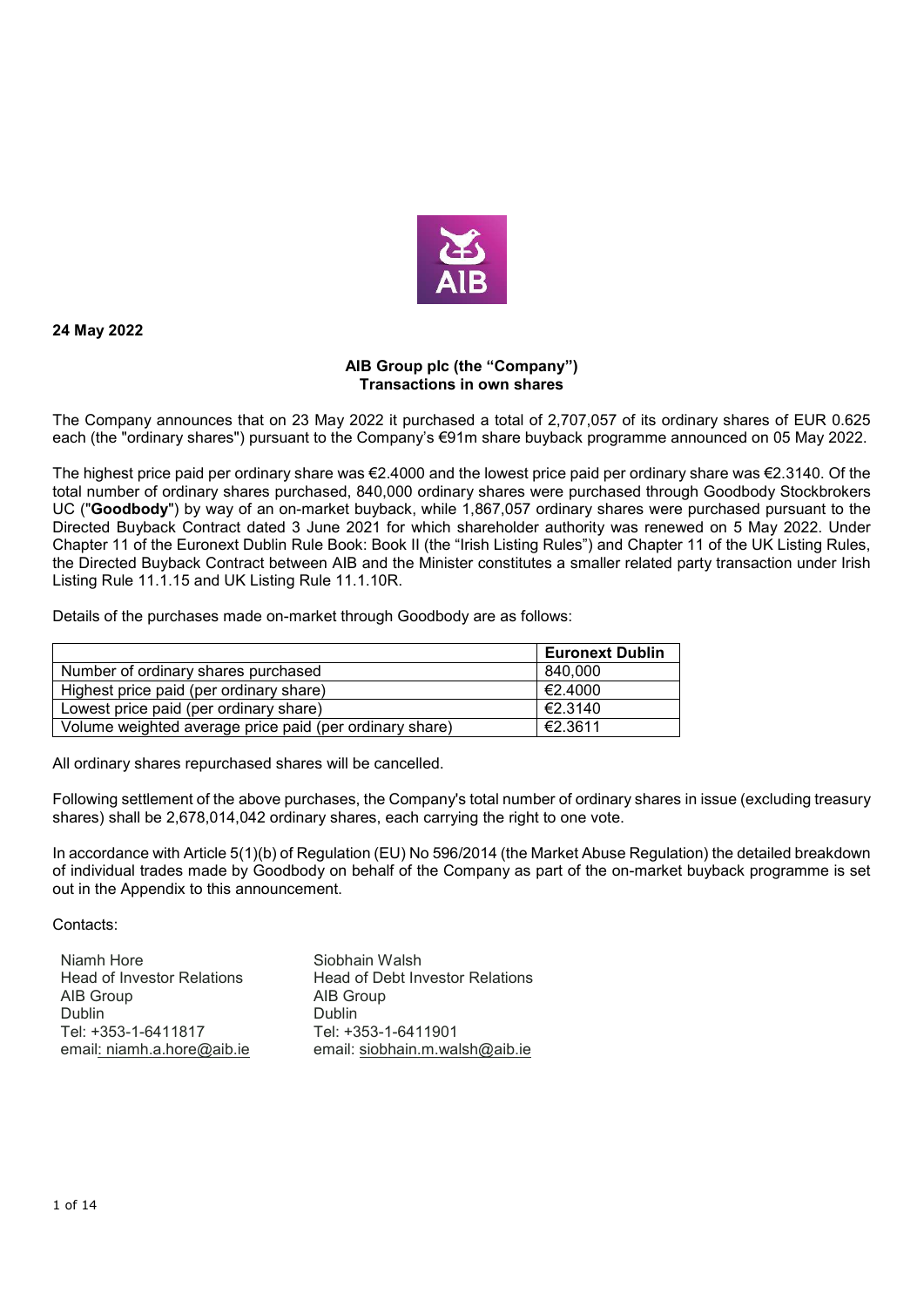## **Appendix**

## **Transaction Details**

| <b>Issuer Name</b>       | AIB Group plc            |
|--------------------------|--------------------------|
| LEI                      | 635400AKJBGNS5WNQL34     |
| <b>ISIN</b>              | IE00BF0L3536             |
| <b>Intermediary Name</b> | Goodbody Stockbrokers UC |
| <b>Intermediary Code</b> | GDBSIE21XXX              |
| <b>Timezone</b>          | <b>GMT</b>               |
| <b>Currency</b>          | <b>FUR</b>               |

## **Euronext Dublin**

| <b>Number of Shares</b> | <b>Price per Share (EUR)</b> | <b>Trading venue</b> | <b>Time</b> | of Transaction          |
|-------------------------|------------------------------|----------------------|-------------|-------------------------|
|                         |                              |                      | transaction | <b>Reference Number</b> |
| 2,046                   | 2.3180                       | <b>XDUB</b>          | 08:10:59    | 00026410546TRDU1        |
| 2,741                   | 2.3180                       | <b>XDUB</b>          | 08:12:25    | 00026410566TRDU1        |
| 448                     | 2.3180                       | <b>XDUB</b>          | 08:12:25    | 00026410567TRDU1        |
| 1,759                   | 2.3140                       | <b>XDUB</b>          | 08:12:41    | 00026410574TRDU1        |
| 1,759                   | 2.3140                       | <b>XDUB</b>          | 08:12:41    | 00026410575TRDU1        |
| 669                     | 2.3240                       | <b>XDUB</b>          | 08:19:09    | 00026410685TRDU1        |
| 915                     | 2.3240                       | <b>XDUB</b>          | 08:19:09    | 00026410686TRDU1        |
| 6                       | 2.3340                       | <b>XDUB</b>          | 08:21:45    | 00026410762TRDU1        |
| 4,188                   | 2.3340                       | <b>XDUB</b>          | 08:21:46    | 00026410763TRDU1        |
| 4,188                   | 2.3340                       | <b>XDUB</b>          | 08:21:46    | 00026410764TRDU1        |
| 3                       | 2.3340                       | <b>XDUB</b>          | 08:21:46    | 00026410765TRDU1        |
| 2,132                   | 2.3340                       | <b>XDUB</b>          | 08:21:54    | 00026410770TRDU1        |
| 6,214                   | 2.3340                       | <b>XDUB</b>          | 08:22:40    | 00026410789TRDU1        |
| 2,795                   | 2.3340                       | <b>XDUB</b>          | 08:24:53    | 00026410901TRDU1        |
| 2,764                   | 2.3340                       | <b>XDUB</b>          | 08:26:16    | 00026410956TRDU1        |
| 1,693                   | 2.3340                       | <b>XDUB</b>          | 08:26:16    | 00026410957TRDU1        |
| 2,774                   | 2.3340                       | <b>XDUB</b>          | 08:26:16    | 00026410958TRDU1        |
| 1,458                   | 2.3340                       | <b>XDUB</b>          | 08:26:16    | 00026410960TRDU1        |
| 235                     | 2.3340                       | <b>XDUB</b>          | 08:26:16    | 00026410963TRDU1        |
| 7,023                   | 2.3340                       | <b>XDUB</b>          | 08:26:16    | 00026410964TRDU1        |
| 566                     | 2.3340                       | <b>XDUB</b>          | 08:26:16    | 00026410965TRDU1        |
| 714                     | 2.3320                       | <b>XDUB</b>          | 08:26:16    | 00026410959TRDU1        |
| 1,720                   | 2.3320                       | <b>XDUB</b>          | 08:26:16    | 00026410961TRDU1        |
| 2,059                   | 2.3320                       | <b>XDUB</b>          | 08:26:16    | 00026410962TRDU1        |
| 941                     | 2.3320                       | <b>XDUB</b>          | 08:26:16    | 00026410966TRDU1        |
| 1,258                   | 2.3320                       | <b>XDUB</b>          | 08:26:16    | 00026410967TRDU1        |
| 2,149                   | 2.3300                       | <b>XDUB</b>          | 08:36:40    | 00026411199TRDU1        |
| 3,059                   | 2.3300                       | <b>XDUB</b>          | 08:36:40    | 00026411200TRDU1        |
| 3,320                   | 2.3440                       | <b>XDUB</b>          | 08:40:44    | 00026411304TRDU1        |
| 207                     | 2.3440                       | <b>XDUB</b>          | 08:43:08    | 00026411336TRDU1        |
| 864                     | 2.3440                       | <b>XDUB</b>          | 08:43:52    | 00026411339TRDU1        |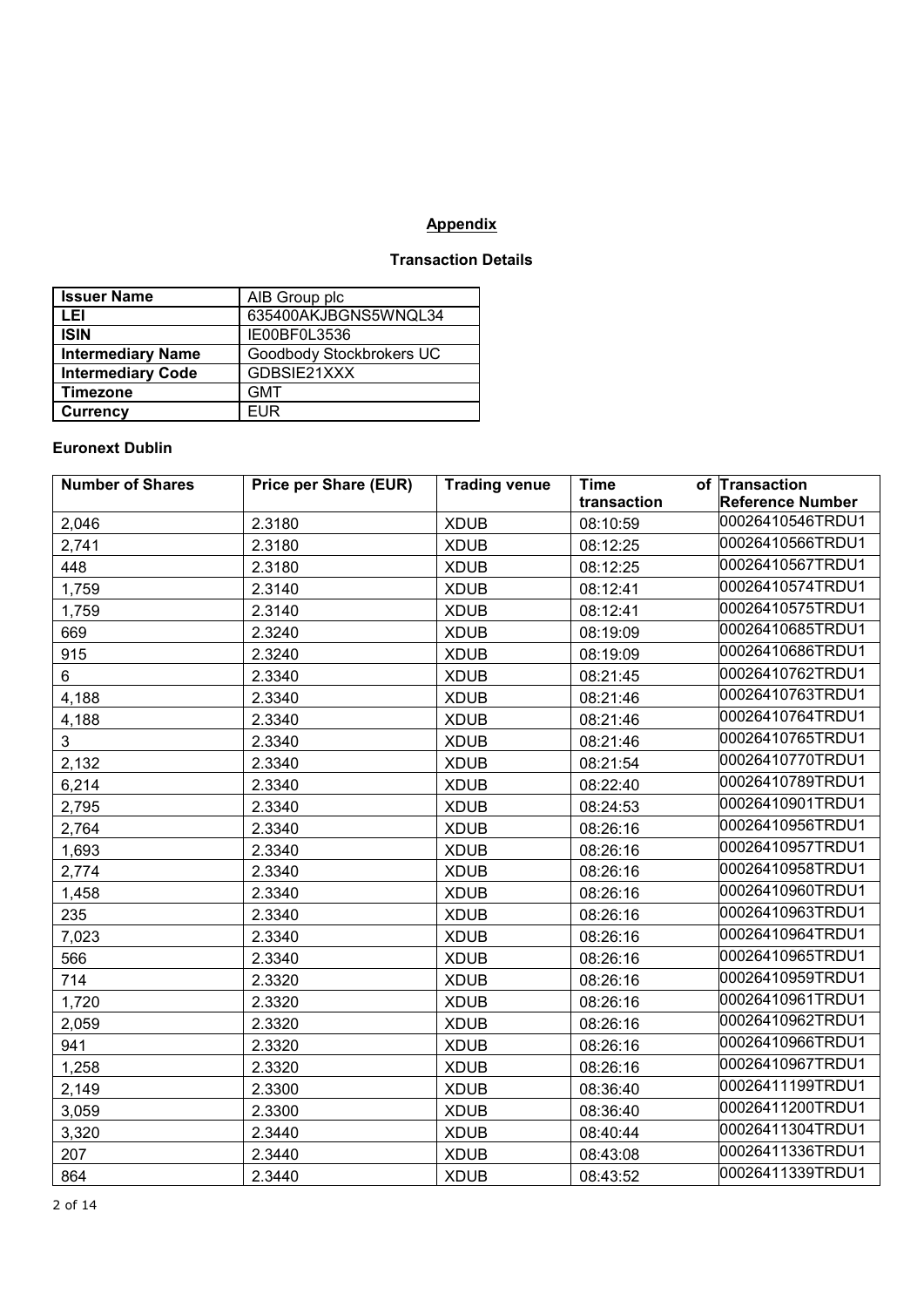| 1,145 | 2.3440 | <b>XDUB</b> | 08:43:52 | 00026411340TRDU1 |
|-------|--------|-------------|----------|------------------|
| 3,926 | 2.3440 | <b>XDUB</b> | 08:44:26 | 00026411349TRDU1 |
| 2,881 | 2.3440 | <b>XDUB</b> | 08:44:26 | 00026411350TRDU1 |
| 3,358 | 2.3380 | <b>XDUB</b> | 08:46:54 | 00026411419TRDU1 |
| 3,358 | 2.3380 | <b>XDUB</b> | 08:46:57 | 00026411425TRDU1 |
| 599   | 2.3500 | <b>XDUB</b> | 08:53:31 | 00026411557TRDU1 |
| 2,629 | 2.3500 | <b>XDUB</b> | 08:53:31 | 00026411558TRDU1 |
| 2,641 | 2.3440 | <b>XDUB</b> | 08:54:11 | 00026411591TRDU1 |
| 1,239 | 2.3440 | <b>XDUB</b> | 08:54:11 | 00026411592TRDU1 |
| 3,486 | 2.3560 | <b>XDUB</b> | 08:59:19 | 00026411646TRDU1 |
| 742   | 2.3600 | <b>XDUB</b> | 08:59:22 | 00026411647TRDU1 |
| 2,436 | 2.3600 | <b>XDUB</b> | 08:59:22 | 00026411648TRDU1 |
| 3,301 | 2.3600 | <b>XDUB</b> | 09:01:23 | 00026411687TRDU1 |
| 1,932 | 2.3580 | <b>XDUB</b> | 09:01:23 | 00026411691TRDU1 |
| 1,241 | 2.3580 | <b>XDUB</b> | 09:01:23 | 00026411692TRDU1 |
| 2,273 | 2.3580 | <b>XDUB</b> | 09:01:23 | 00026411693TRDU1 |
| 1,932 | 2.3580 | <b>XDUB</b> | 09:01:23 | 00026411694TRDU1 |
| 1,932 | 2.3580 | <b>XDUB</b> | 09:01:23 | 00026411695TRDU1 |
| 2,941 | 2.3660 | <b>XDUB</b> | 09:09:43 | 00026411967TRDU1 |
| 2,974 | 2.3720 | <b>XDUB</b> | 09:11:55 | 00026412000TRDU1 |
| 1,978 | 2.3660 | <b>XDUB</b> | 09:12:15 | 00026412005TRDU1 |
| 853   | 2.3660 | <b>XDUB</b> | 09:12:15 | 00026412006TRDU1 |
| 853   | 2.3660 | <b>XDUB</b> | 09:12:15 | 00026412007TRDU1 |
| 1,125 | 2.3660 | <b>XDUB</b> | 09:12:15 | 00026412008TRDU1 |
| 3,453 | 2.3660 | <b>XDUB</b> | 09:12:15 | 00026412009TRDU1 |
| 1,978 | 2.3660 | <b>XDUB</b> | 09:13:20 | 00026412026TRDU1 |
| 1,978 | 2.3660 | <b>XDUB</b> | 09:13:20 | 00026412027TRDU1 |
| 2,035 | 2.3720 | <b>XDUB</b> | 09:19:49 | 00026412119TRDU1 |
| 445   | 2.3720 | <b>XDUB</b> | 09:19:49 | 00026412120TRDU1 |
| 813   | 2.3720 | <b>XDUB</b> | 09:19:49 | 00026412121TRDU1 |
| 3,295 | 2.3680 | <b>XDUB</b> | 09:20:13 | 00026412133TRDU1 |
| 3,246 | 2.3680 | <b>XDUB</b> | 09:20:13 | 00026412134TRDU1 |
| 3,193 | 2.3660 | <b>XDUB</b> | 09:20:13 | 00026412135TRDU1 |
| 3,207 | 2.3660 | <b>XDUB</b> | 09:20:13 | 00026412136TRDU1 |
| 3,304 | 2.3600 | <b>XDUB</b> | 09:28:49 | 00026412374TRDU1 |
| 463   | 2.3600 | <b>XDUB</b> | 09:28:49 | 00026412375TRDU1 |
| 2,977 | 2.3600 | <b>XDUB</b> | 09:28:49 | 00026412376TRDU1 |
| 1,720 | 2.3600 | <b>XDUB</b> | 09:35:01 | 00026412415TRDU1 |
| 90    | 2.3600 | <b>XDUB</b> | 09:35:01 | 00026412416TRDU1 |
| 3,414 | 2.3600 | <b>XDUB</b> | 09:35:01 | 00026412417TRDU1 |
| 1,810 | 2.3600 | <b>XDUB</b> | 09:35:13 | 00026412428TRDU1 |
| 1,810 | 2.3600 | <b>XDUB</b> | 09:35:23 | 00026412434TRDU1 |
| 266   | 2.3600 | <b>XDUB</b> | 09:35:23 | 00026412435TRDU1 |
| 647   | 2.3600 | <b>XDUB</b> | 09:35:23 | 00026412436TRDU1 |
| 3,333 | 2.3660 | <b>XDUB</b> | 09:44:41 | 00026412501TRDU1 |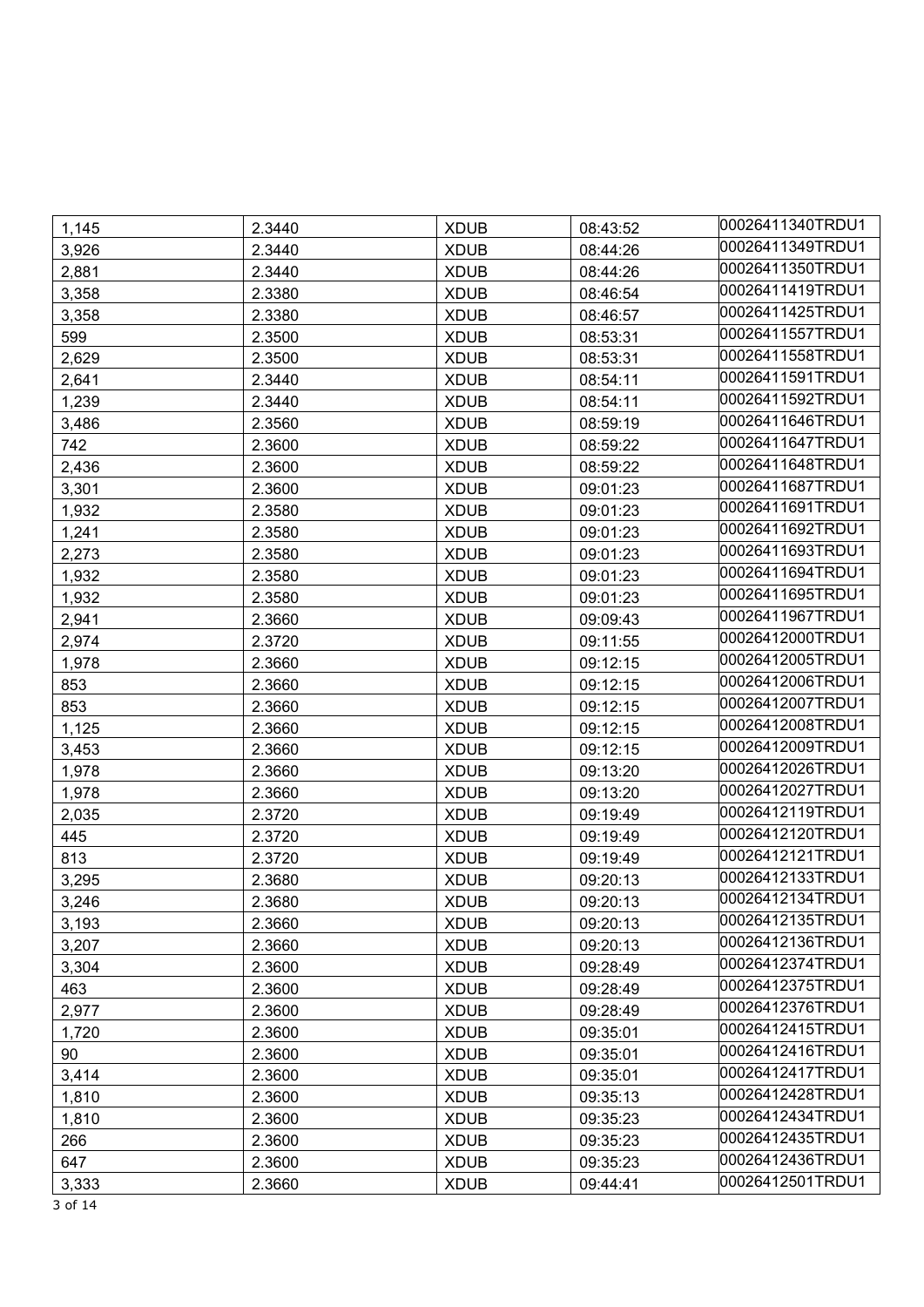| 2,816 | 2.3640 | <b>XDUB</b> | 09:44:43 | 00026412502TRDU1 |
|-------|--------|-------------|----------|------------------|
| 2,350 | 2.3640 | <b>XDUB</b> | 09:44:43 | 00026412503TRDU1 |
| 204   | 2.3640 | <b>XDUB</b> | 09:44:43 | 00026412504TRDU1 |
| 2,146 | 2.3640 | <b>XDUB</b> | 09:44:43 | 00026412505TRDU1 |
| 4,152 | 2.3660 | <b>XDUB</b> | 09:46:57 | 00026412507TRDU1 |
| 37    | 2.3660 | <b>XDUB</b> | 09:46:57 | 00026412508TRDU1 |
| 4,152 | 2.3660 | <b>XDUB</b> | 09:46:59 | 00026412509TRDU1 |
| 453   | 2.3660 | <b>XDUB</b> | 09:46:59 | 00026412510TRDU1 |
| 2,862 | 2.3660 | <b>XDUB</b> | 09:47:17 | 00026412512TRDU1 |
| 1,888 | 2.3700 | <b>XDUB</b> | 09:58:23 | 00026412568TRDU1 |
| 718   | 2.3700 | <b>XDUB</b> | 10:00:45 | 00026412596TRDU1 |
| 32    | 2.3700 | <b>XDUB</b> | 10:00:45 | 00026412597TRDU1 |
| 753   | 2.3700 | <b>XDUB</b> | 10:00:45 | 00026412598TRDU1 |
| 200   | 2.3700 | <b>XDUB</b> | 10:01:56 | 00026412603TRDU1 |
| 100   | 2.3700 | <b>XDUB</b> | 10:02:03 | 00026412604TRDU1 |
| 100   | 2.3700 | <b>XDUB</b> | 10:02:05 | 00026412605TRDU1 |
| 699   | 2.3760 | <b>XDUB</b> | 10:02:15 | 00026412608TRDU1 |
| 1,000 | 2.3760 | <b>XDUB</b> | 10:02:15 | 00026412609TRDU1 |
| 753   | 2.3760 | <b>XDUB</b> | 10:02:15 | 00026412610TRDU1 |
| 784   | 2.3760 | <b>XDUB</b> | 10:02:15 | 00026412611TRDU1 |
| 1,847 | 2.3700 | <b>XDUB</b> | 10:02:20 | 00026412612TRDU1 |
| 3,971 | 2.3700 | <b>XDUB</b> | 10:02:20 | 00026412613TRDU1 |
| 7,394 | 2.3660 | <b>XDUB</b> | 10:02:49 | 00026412622TRDU1 |
| 2,897 | 2.3540 | <b>XDUB</b> | 10:08:14 | 00026412719TRDU1 |
| 3,257 | 2.3540 | <b>XDUB</b> | 10:08:14 | 00026412720TRDU1 |
| 3,301 | 2.3520 | <b>XDUB</b> | 10:17:46 | 00026412769TRDU1 |
| 989   | 2.3520 | <b>XDUB</b> | 10:17:46 | 00026412770TRDU1 |
| 2,347 | 2.3520 | <b>XDUB</b> | 10:17:46 | 00026412771TRDU1 |
| 2,100 | 2.3460 | <b>XDUB</b> | 10:24:48 | 00026412804TRDU1 |
| 1,778 | 2.3460 | <b>XDUB</b> | 10:26:24 | 00026412828TRDU1 |
| 2,100 | 2.3460 | <b>XDUB</b> | 10:27:57 | 00026412834TRDU1 |
| 2,100 | 2.3460 | <b>XDUB</b> | 10:29:30 | 00026412842TRDU1 |
| 2,100 | 2.3460 | <b>XDUB</b> | 10:31:13 | 00026412854TRDU1 |
| 969   | 2.3460 | <b>XDUB</b> | 10:31:13 | 00026412855TRDU1 |
| 2,557 | 2.3460 | <b>XDUB</b> | 10:33:39 | 00026412866TRDU1 |
| 320   | 2.3460 | <b>XDUB</b> | 10:33:39 | 00026412867TRDU1 |
| 3,075 | 2.3420 | <b>XDUB</b> | 10:34:54 | 00026412886TRDU1 |
| 2,856 | 2.3420 | <b>XDUB</b> | 10:34:54 | 00026412887TRDU1 |
| 3,312 | 2.3420 | <b>XDUB</b> | 10:34:54 | 00026412888TRDU1 |
| 2,897 | 2.3400 | <b>XDUB</b> | 10:34:54 | 00026412889TRDU1 |
| 443   | 2.3400 | <b>XDUB</b> | 10:34:54 | 00026412890TRDU1 |
| 2,355 | 2.3400 | <b>XDUB</b> | 10:34:54 | 00026412891TRDU1 |
| 1,064 | 2.3420 | <b>XDUB</b> | 10:50:16 | 00026412997TRDU1 |
| 200   | 2.3420 | <b>XDUB</b> | 10:50:16 | 00026412998TRDU1 |
| 1,526 | 2.3420 | <b>XDUB</b> | 10:50:16 | 00026412999TRDU1 |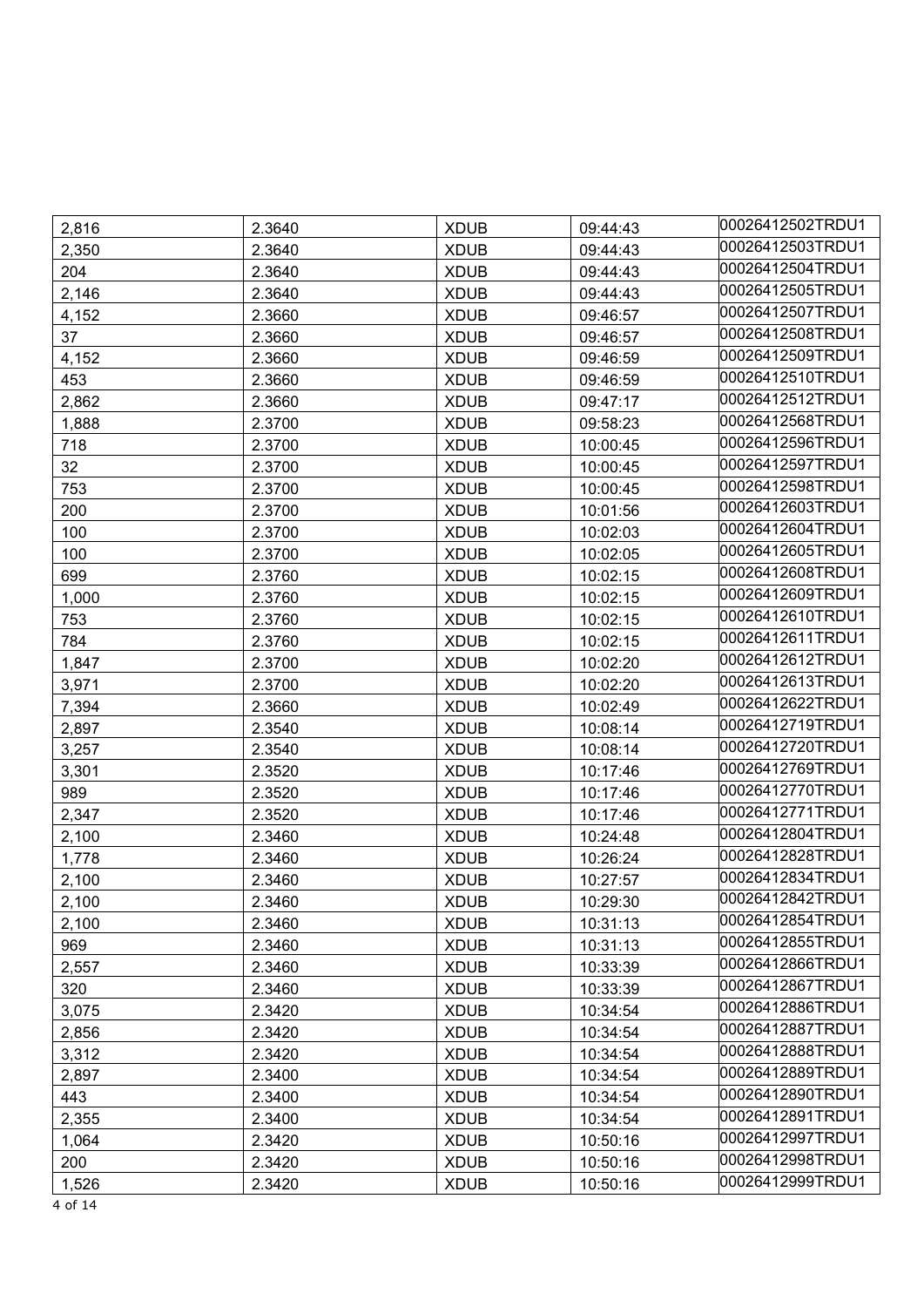| 2,918 | 2.3420 | <b>XDUB</b> | 10:53:18 | 00026413015TRDU1 |
|-------|--------|-------------|----------|------------------|
| 5,645 | 2.3420 | <b>XDUB</b> | 10:53:18 | 00026413016TRDU1 |
| 5,413 | 2.3420 | <b>XDUB</b> | 10:53:18 | 00026413017TRDU1 |
| 1,152 | 2.3400 | <b>XDUB</b> | 10:53:18 | 00026413018TRDU1 |
| 1,135 | 2.3400 | <b>XDUB</b> | 10:53:18 | 00026413019TRDU1 |
| 865   | 2.3400 | <b>XDUB</b> | 10:53:18 | 00026413020TRDU1 |
| 2,248 | 2.3400 | <b>XDUB</b> | 10:53:29 | 00026413021TRDU1 |
| 3,114 | 2.3400 | <b>XDUB</b> | 11:05:23 | 00026413125TRDU1 |
| 3,017 | 2.3400 | <b>XDUB</b> | 11:07:54 | 00026413134TRDU1 |
| 2,100 | 2.3460 | <b>XDUB</b> | 11:13:47 | 00026413176TRDU1 |
| 3,582 | 2.3460 | <b>XDUB</b> | 11:13:47 | 00026413177TRDU1 |
| 3,158 | 2.3460 | <b>XDUB</b> | 11:15:00 | 00026413184TRDU1 |
| 1,126 | 2.3460 | <b>XDUB</b> | 11:17:42 | 00026413205TRDU1 |
| 1,799 | 2.3460 | <b>XDUB</b> | 11:17:42 | 00026413206TRDU1 |
| 2,005 | 2.3420 | <b>XDUB</b> | 11:20:00 | 00026413212TRDU1 |
| 3,199 | 2.3420 | <b>XDUB</b> | 11:20:00 | 00026413213TRDU1 |
| 2,005 | 2.3420 | <b>XDUB</b> | 11:20:00 | 00026413214TRDU1 |
| 1,958 | 2.3420 | <b>XDUB</b> | 11:20:00 | 00026413215TRDU1 |
| 2,980 | 2.3420 | <b>XDUB</b> | 11:30:33 | 00026413259TRDU1 |
| 2,365 | 2.3420 | <b>XDUB</b> | 11:30:37 | 00026413260TRDU1 |
| 1,007 | 2.3420 | <b>XDUB</b> | 11:30:37 | 00026413261TRDU1 |
| 3,200 | 2.3420 | <b>XDUB</b> | 11:36:04 | 00026413284TRDU1 |
| 2,846 | 2.3420 | <b>XDUB</b> | 11:36:04 | 00026413285TRDU1 |
| 4,463 | 2.3420 | <b>XDUB</b> | 11:36:04 | 00026413286TRDU1 |
| 2,173 | 2.3420 | <b>XDUB</b> | 11:36:04 | 00026413287TRDU1 |
| 1,205 | 2.3420 | <b>XDUB</b> | 11:36:04 | 00026413288TRDU1 |
| 2,173 | 2.3420 | <b>XDUB</b> | 11:36:04 | 00026413289TRDU1 |
| 499   | 2.3420 | <b>XDUB</b> | 11:36:04 | 00026413290TRDU1 |
| 775   | 2.3420 | <b>XDUB</b> | 11:36:04 | 00026413291TRDU1 |
| 1,722 | 2.3460 | <b>XDUB</b> | 11:48:54 | 00026413405TRDU1 |
| 1,295 | 2.3460 | <b>XDUB</b> | 11:48:54 | 00026413406TRDU1 |
| 11    | 2.3420 | <b>XDUB</b> | 11:49:43 | 00026413413TRDU1 |
| 9     | 2.3420 | <b>XDUB</b> | 11:50:43 | 00026413419TRDU1 |
| 2,100 | 2.3460 | <b>XDUB</b> | 12:04:17 | 00026413485TRDU1 |
| 5,373 | 2.3460 | <b>XDUB</b> | 12:04:17 | 00026413486TRDU1 |
| 1,567 | 2.3460 | <b>XDUB</b> | 12:04:17 | 00026413489TRDU1 |
| 4,203 | 2.3460 | <b>XDUB</b> | 12:04:20 | 00026413492TRDU1 |
| 5,586 | 2.3460 | <b>XDUB</b> | 12:04:20 | 00026413493TRDU1 |
| 6,222 | 2.3440 | <b>XDUB</b> | 12:05:47 | 00026413503TRDU1 |
| 6,222 | 2.3440 | <b>XDUB</b> | 12:05:47 | 00026413504TRDU1 |
| 1,270 | 2.3440 | <b>XDUB</b> | 12:18:05 | 00026413587TRDU1 |
| 8,753 | 2.3440 | <b>XDUB</b> | 12:20:54 | 00026413597TRDU1 |
| 585   | 2.3440 | <b>XDUB</b> | 12:20:54 | 00026413598TRDU1 |
| 1,753 | 2.3440 | <b>XDUB</b> | 12:20:54 | 00026413599TRDU1 |
| 2,177 | 2.3440 | <b>XDUB</b> | 12:20:54 | 00026413600TRDU1 |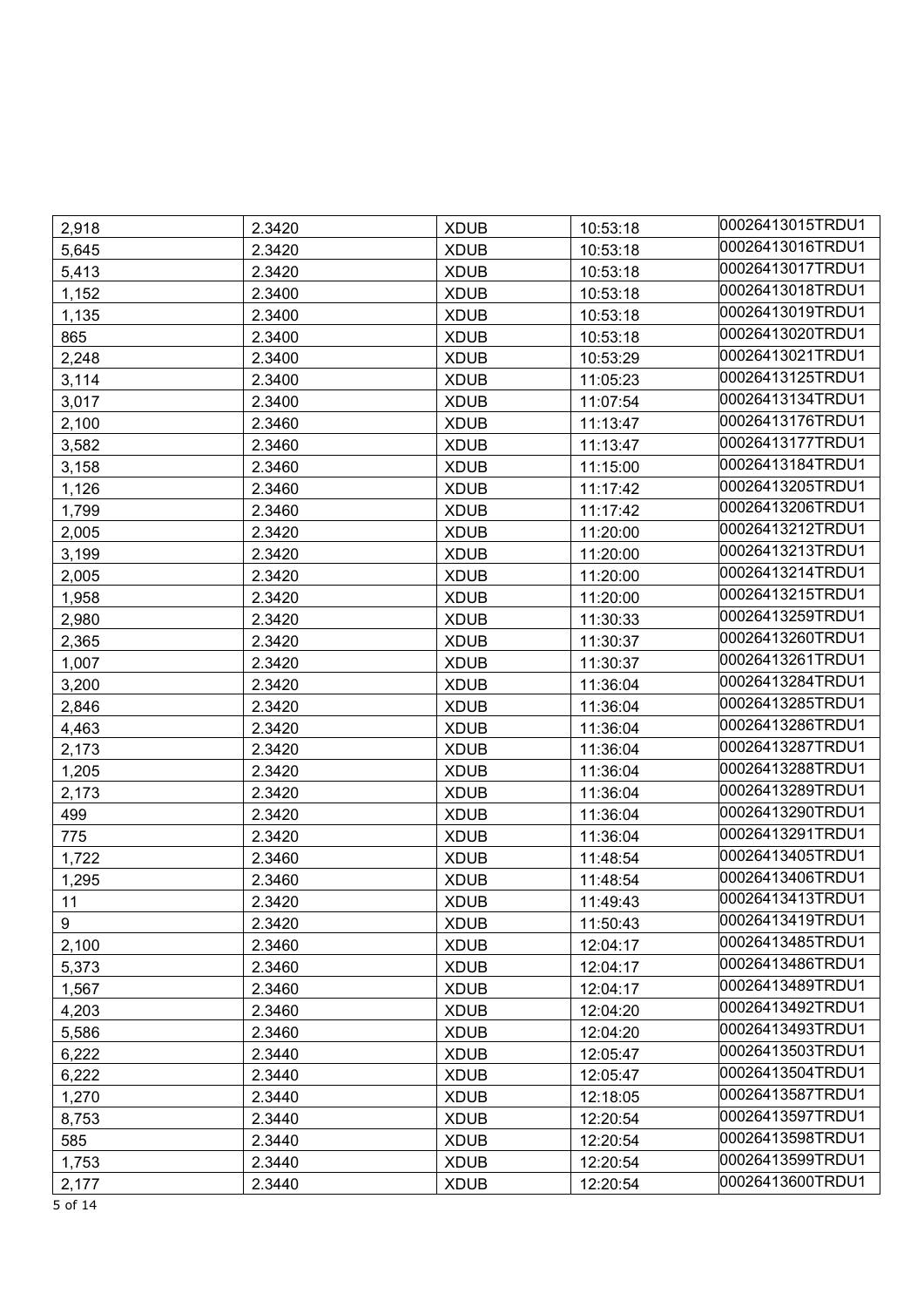| 1,529  | 2.3440 | <b>XDUB</b> | 12:20:54 | 00026413601TRDU1 |
|--------|--------|-------------|----------|------------------|
| 2,638  | 2.3440 | <b>XDUB</b> | 12:20:54 | 00026413602TRDU1 |
| 132    | 2.3440 | <b>XDUB</b> | 12:20:54 | 00026413603TRDU1 |
| 345    | 2.3480 | <b>XDUB</b> | 12:34:57 | 00026413726TRDU1 |
| 2,640  | 2.3480 | <b>XDUB</b> | 12:35:00 | 00026413728TRDU1 |
| 2,083  | 2.3460 | <b>XDUB</b> | 12:35:12 | 00026413731TRDU1 |
| 2,083  | 2.3460 | <b>XDUB</b> | 12:35:15 | 00026413732TRDU1 |
| 1,521  | 2.3460 | <b>XDUB</b> | 12:35:15 | 00026413733TRDU1 |
| 826    | 2.3440 | <b>XDUB</b> | 12:40:51 | 00026413775TRDU1 |
| 309    | 2.3540 | <b>XDUB</b> | 12:44:03 | 00026413783TRDU1 |
| 3,016  | 2.3540 | <b>XDUB</b> | 12:44:32 | 00026413788TRDU1 |
| 3,016  | 2.3520 | <b>XDUB</b> | 12:44:34 | 00026413789TRDU1 |
| 1,846  | 2.3520 | <b>XDUB</b> | 12:44:34 | 00026413790TRDU1 |
| 1,846  | 2.3520 | <b>XDUB</b> | 12:44:34 | 00026413791TRDU1 |
| 4,154  | 2.3520 | <b>XDUB</b> | 12:44:34 | 00026413792TRDU1 |
| 1,001  | 2.3520 | <b>XDUB</b> | 12:44:34 | 00026413793TRDU1 |
| 126    | 2.3520 | <b>XDUB</b> | 12:44:34 | 00026413794TRDU1 |
| 3,503  | 2.3460 | <b>XDUB</b> | 13:06:50 | 00026413953TRDU1 |
| 10,687 | 2.3460 | <b>XDUB</b> | 13:06:50 | 00026413954TRDU1 |
| 2,814  | 2.3460 | <b>XDUB</b> | 13:08:50 | 00026413974TRDU1 |
| 2,875  | 2.3440 | <b>XDUB</b> | 13:11:55 | 00026413994TRDU1 |
| 12,447 | 2.3560 | <b>XDUB</b> | 13:14:28 | 00026414009TRDU1 |
| 2,870  | 2.3560 | <b>XDUB</b> | 13:14:28 | 00026414010TRDU1 |
| 3,020  | 2.3560 | <b>XDUB</b> | 13:14:28 | 00026414011TRDU1 |
| 827    | 2.3540 | <b>XDUB</b> | 13:44:21 | 00026414264TRDU1 |
| 4,007  | 2.3540 | <b>XDUB</b> | 13:45:21 | 00026414274TRDU1 |
| 1,736  | 2.3540 | <b>XDUB</b> | 13:45:21 | 00026414275TRDU1 |
| 2,271  | 2.3540 | <b>XDUB</b> | 13:45:21 | 00026414276TRDU1 |
| 4,302  | 2.3540 | <b>XDUB</b> | 13:45:50 | 00026414277TRDU1 |
| 4,302  | 2.3540 | <b>XDUB</b> | 13:45:54 | 00026414279TRDU1 |
| 8,011  | 2.3540 | <b>XDUB</b> | 13:45:54 | 00026414280TRDU1 |
| 1,935  | 2.3500 | <b>XDUB</b> | 13:45:54 | 00026414281TRDU1 |
| 3,000  | 2.3500 | <b>XDUB</b> | 13:45:54 | 00026414282TRDU1 |
| 1,935  | 2.3500 | <b>XDUB</b> | 13:45:54 | 00026414285TRDU1 |
| 1,065  | 2.3500 | <b>XDUB</b> | 13:45:54 | 00026414286TRDU1 |
| 1,935  | 2.3500 | <b>XDUB</b> | 13:45:54 | 00026414287TRDU1 |
| 3,826  | 2.3500 | <b>XDUB</b> | 13:45:54 | 00026414288TRDU1 |
| 600    | 2.3500 | <b>XDUB</b> | 13:52:41 | 00026414346TRDU1 |
| 1,356  | 2.3500 | <b>XDUB</b> | 13:52:45 | 00026414347TRDU1 |
| 1,001  | 2.3500 | <b>XDUB</b> | 13:53:05 | 00026414412TRDU1 |
| 626    | 2.3500 | <b>XDUB</b> | 13:55:05 | 00026414433TRDU1 |
| 229    | 2.3720 | <b>XDUB</b> | 14:14:08 | 00026414623TRDU1 |
| 3,703  | 2.3720 | <b>XDUB</b> | 14:14:08 | 00026414624TRDU1 |
| 956    | 2.3720 | <b>XDUB</b> | 14:14:09 | 00026414625TRDU1 |
| 2,976  | 2.3720 | <b>XDUB</b> | 14:14:18 | 00026414626TRDU1 |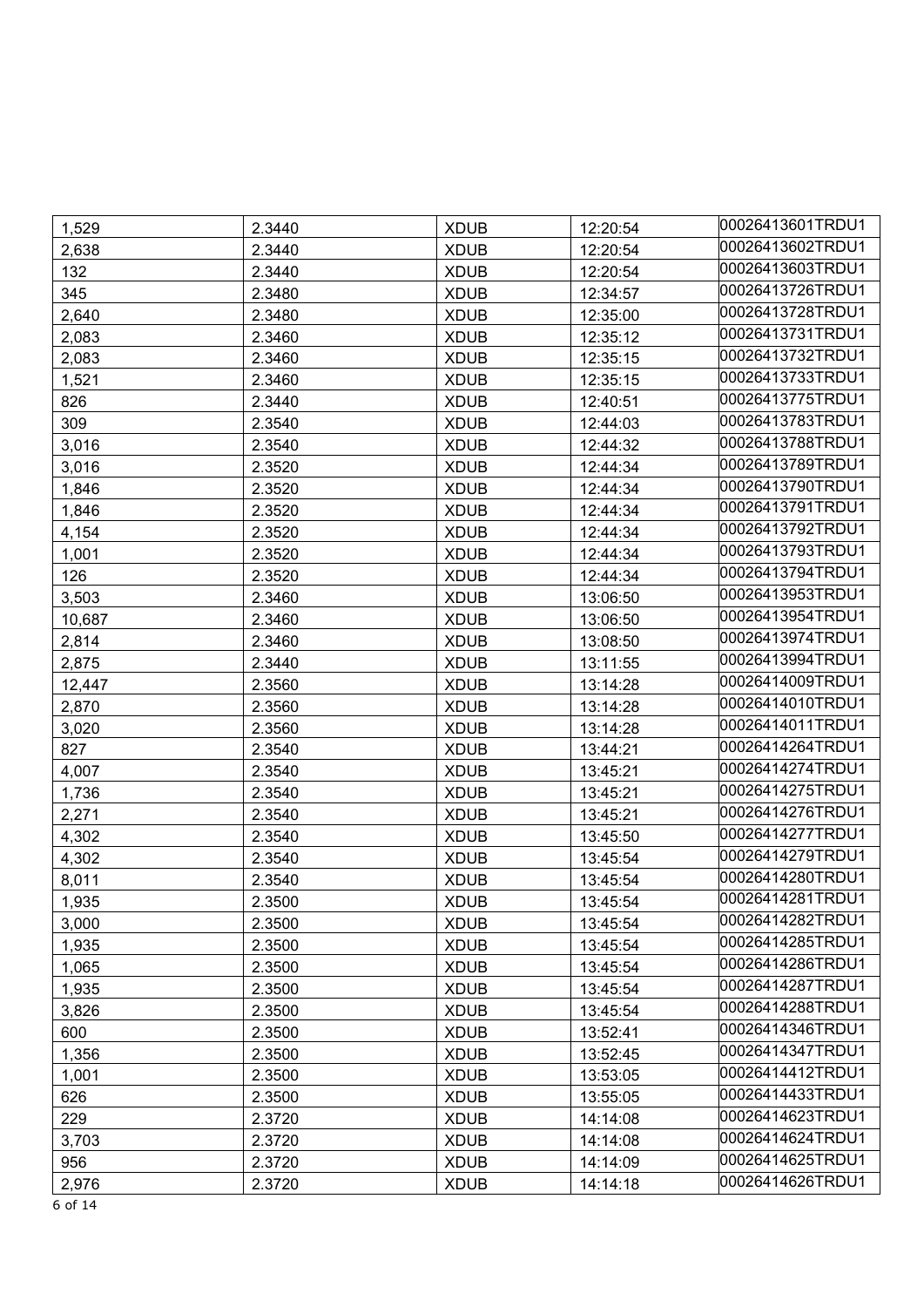| 927   | 2.3720 | <b>XDUB</b> | 14:14:29 | 00026414627TRDU1 |
|-------|--------|-------------|----------|------------------|
| 1,171 | 2.3720 | <b>XDUB</b> | 14:14:29 | 00026414628TRDU1 |
| 1,834 | 2.3720 | <b>XDUB</b> | 14:14:29 | 00026414629TRDU1 |
| 3,932 | 2.3720 | <b>XDUB</b> | 14:14:55 | 00026414633TRDU1 |
| 3,932 | 2.3720 | <b>XDUB</b> | 14:14:55 | 00026414634TRDU1 |
| 3,932 | 2.3720 | <b>XDUB</b> | 14:14:55 | 00026414635TRDU1 |
| 4,137 | 2.3680 | <b>XDUB</b> | 14:15:05 | 00026414638TRDU1 |
| 3,782 | 2.3680 | <b>XDUB</b> | 14:15:05 | 00026414639TRDU1 |
| 4,083 | 2.3680 | <b>XDUB</b> | 14:15:05 | 00026414640TRDU1 |
| 1,509 | 2.3680 | <b>XDUB</b> | 14:15:05 | 00026414641TRDU1 |
| 2,273 | 2.3680 | <b>XDUB</b> | 14:15:05 | 00026414642TRDU1 |
| 1,090 | 2.3680 | <b>XDUB</b> | 14:15:05 | 00026414643TRDU1 |
| 3,139 | 2.3600 | <b>XDUB</b> | 14:15:46 | 00026414644TRDU1 |
| 2,310 | 2.3600 | <b>XDUB</b> | 14:19:38 | 00026414680TRDU1 |
| 764   | 2.3600 | <b>XDUB</b> | 14:19:38 | 00026414681TRDU1 |
| 149   | 2.3560 | <b>XDUB</b> | 14:21:43 | 00026414704TRDU1 |
| 2,886 | 2.3580 | <b>XDUB</b> | 14:29:25 | 00026414762TRDU1 |
| 451   | 2.3580 | <b>XDUB</b> | 14:29:25 | 00026414763TRDU1 |
| 3,032 | 2.3540 | <b>XDUB</b> | 14:31:38 | 00026414841TRDU1 |
| 326   | 2.3560 | <b>XDUB</b> | 14:33:40 | 00026414863TRDU1 |
| 2,805 | 2.3560 | <b>XDUB</b> | 14:34:20 | 00026414872TRDU1 |
| 2,141 | 2.3560 | <b>XDUB</b> | 14:34:20 | 00026414873TRDU1 |
| 2,785 | 2.3560 | <b>XDUB</b> | 14:34:20 | 00026414874TRDU1 |
| 709   | 2.3560 | <b>XDUB</b> | 14:34:20 | 00026414875TRDU1 |
| 578   | 2.3560 | <b>XDUB</b> | 14:34:20 | 00026414876TRDU1 |
| 170   | 2.3560 | <b>XDUB</b> | 14:34:20 | 00026414877TRDU1 |
| 684   | 2.3560 | <b>XDUB</b> | 14:34:20 | 00026414878TRDU1 |
| 170   | 2.3560 | <b>XDUB</b> | 14:34:20 | 00026414879TRDU1 |
| 159   | 2.3560 | <b>XDUB</b> | 14:34:20 | 00026414880TRDU1 |
| 854   | 2.3560 | <b>XDUB</b> | 14:34:20 | 00026414881TRDU1 |
| 1,128 | 2.3560 | <b>XDUB</b> | 14:34:20 | 00026414882TRDU1 |
| 2,141 | 2.3560 | <b>XDUB</b> | 14:34:20 | 00026414883TRDU1 |
| 2,141 | 2.3560 | <b>XDUB</b> | 14:34:21 | 00026414884TRDU1 |
| 2,141 | 2.3560 | <b>XDUB</b> | 14:34:22 | 00026414887TRDU1 |
| 1,726 | 2.3560 | <b>XDUB</b> | 14:34:22 | 00026414888TRDU1 |
| 3,588 | 2.3540 | <b>XDUB</b> | 14:36:36 | 00026414923TRDU1 |
| 246   | 2.3540 | <b>XDUB</b> | 14:36:36 | 00026414924TRDU1 |
| 728   | 2.3580 | <b>XDUB</b> | 14:44:29 | 00026415134TRDU1 |
| 3,000 | 2.3580 | <b>XDUB</b> | 14:44:29 | 00026415135TRDU1 |
| 2,420 | 2.3580 | <b>XDUB</b> | 14:44:29 | 00026415136TRDU1 |
| 753   | 2.3580 | <b>XDUB</b> | 14:45:09 | 00026415142TRDU1 |
| 978   | 2.3580 | <b>XDUB</b> | 14:45:09 | 00026415143TRDU1 |
| 1,020 | 2.3580 | <b>XDUB</b> | 14:45:41 | 00026415145TRDU1 |
| 371   | 2.3520 | <b>XDUB</b> | 14:46:09 | 00026415146TRDU1 |
| 1,330 | 2.3520 | <b>XDUB</b> | 14:46:09 | 00026415147TRDU1 |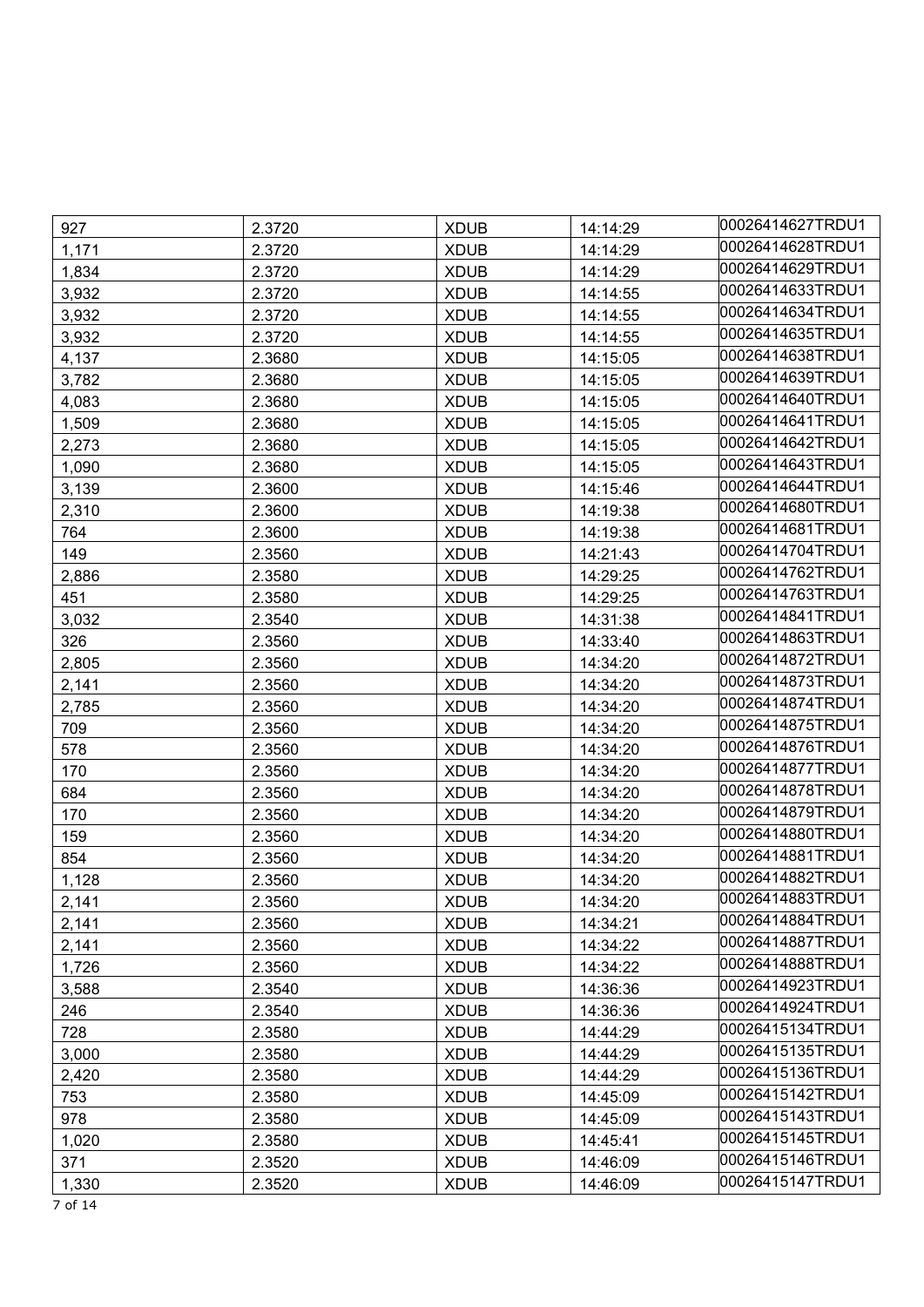| 274   | 2.3560 | <b>XDUB</b> | 14:50:29 | 00026415193TRDU1 |
|-------|--------|-------------|----------|------------------|
| 383   | 2.3560 | <b>XDUB</b> | 14:51:21 | 00026415196TRDU1 |
| 902   | 2.3560 | <b>XDUB</b> | 14:52:10 | 00026415199TRDU1 |
| 6,363 | 2.3580 | <b>XDUB</b> | 14:53:34 | 00026415206TRDU1 |
| 1,905 | 2.3580 | <b>XDUB</b> | 14:53:34 | 00026415209TRDU1 |
| 6,379 | 2.3580 | <b>XDUB</b> | 14:53:34 | 00026415211TRDU1 |
| 3,136 | 2.3580 | <b>XDUB</b> | 14:53:34 | 00026415213TRDU1 |
| 1,905 | 2.3580 | <b>XDUB</b> | 14:53:34 | 00026415215TRDU1 |
| 3,243 | 2.3580 | <b>XDUB</b> | 14:53:34 | 00026415216TRDU1 |
| 6,363 | 2.3580 | <b>XDUB</b> | 14:53:34 | 00026415217TRDU1 |
| 2,857 | 2.3580 | <b>XDUB</b> | 14:53:34 | 00026415218TRDU1 |
| 2,791 | 2.3580 | <b>XDUB</b> | 14:53:34 | 00026415219TRDU1 |
| 98    | 2.3580 | <b>XDUB</b> | 14:53:34 | 00026415220TRDU1 |
| 129   | 2.3580 | <b>XDUB</b> | 14:53:34 | 00026415221TRDU1 |
| 233   | 2.3580 | <b>XDUB</b> | 14:53:34 | 00026415222TRDU1 |
| 88    | 2.3580 | <b>XDUB</b> | 14:53:34 | 00026415223TRDU1 |
| 1,125 | 2.3580 | <b>XDUB</b> | 14:53:34 | 00026415224TRDU1 |
| 6,379 | 2.3540 | <b>XDUB</b> | 15:00:48 | 00026415315TRDU1 |
| 851   | 2.3500 | <b>XDUB</b> | 15:01:03 | 00026415329TRDU1 |
| 2,788 | 2.3500 | <b>XDUB</b> | 15:05:22 | 00026415371TRDU1 |
| 828   | 2.3500 | <b>XDUB</b> | 15:05:49 | 00026415379TRDU1 |
| 3,079 | 2.3600 | <b>XDUB</b> | 15:06:56 | 00026415394TRDU1 |
| 3,232 | 2.3580 | <b>XDUB</b> | 15:07:23 | 00026415401TRDU1 |
| 2,914 | 2.3600 | <b>XDUB</b> | 15:08:50 | 00026415431TRDU1 |
| 295   | 2.3640 | <b>XDUB</b> | 15:10:07 | 00026415442TRDU1 |
| 3,073 | 2.3660 | <b>XDUB</b> | 15:10:20 | 00026415450TRDU1 |
| 855   | 2.3660 | <b>XDUB</b> | 15:11:08 | 00026415463TRDU1 |
| 2,149 | 2.3660 | <b>XDUB</b> | 15:11:08 | 00026415464TRDU1 |
| 524   | 2.3660 | <b>XDUB</b> | 15:12:24 | 00026415484TRDU1 |
| 1,262 | 2.3660 | <b>XDUB</b> | 15:12:24 | 00026415485TRDU1 |
| 752   | 2.3660 | <b>XDUB</b> | 15:12:24 | 00026415486TRDU1 |
| 752   | 2.3660 | <b>XDUB</b> | 15:12:24 | 00026415487TRDU1 |
| 1,203 | 2.3660 | <b>XDUB</b> | 15:13:44 | 00026415515TRDU1 |
| 794   | 2.3660 | <b>XDUB</b> | 15:14:17 | 00026415520TRDU1 |
| 3,000 | 2.3760 | <b>XDUB</b> | 15:19:10 | 00026415574TRDU1 |
| 1,291 | 2.3760 | <b>XDUB</b> | 15:19:10 | 00026415575TRDU1 |
| 4,291 | 2.3760 | <b>XDUB</b> | 15:19:10 | 00026415576TRDU1 |
| 4,291 | 2.3760 | <b>XDUB</b> | 15:19:10 | 00026415577TRDU1 |
| 391   | 2.3760 | <b>XDUB</b> | 15:19:10 | 00026415578TRDU1 |
| 1,063 | 2.3740 | <b>XDUB</b> | 15:19:11 | 00026415579TRDU1 |
| 1,937 | 2.3740 | <b>XDUB</b> | 15:19:11 | 00026415580TRDU1 |
| 1,098 | 2.3740 | <b>XDUB</b> | 15:19:11 | 00026415581TRDU1 |
| 2,161 | 2.3740 | <b>XDUB</b> | 15:19:20 | 00026415582TRDU1 |
| 2,913 | 2.3800 | <b>XDUB</b> | 15:22:53 | 00026415604TRDU1 |
| 1,000 | 2.3760 | <b>XDUB</b> | 15:23:58 | 00026415621TRDU1 |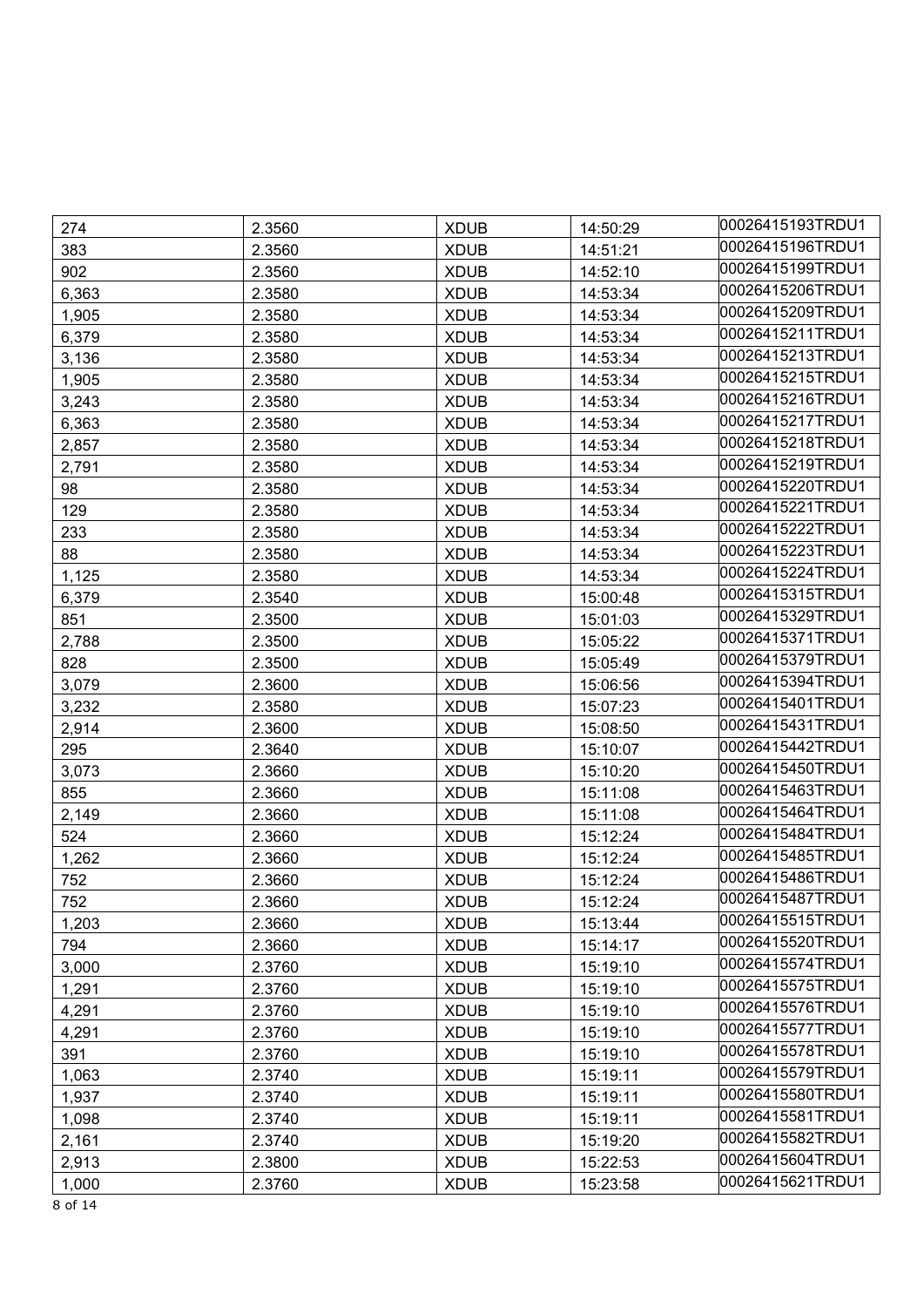| 752   | 2.3760 | <b>XDUB</b> | 15:24:17 | 00026415629TRDU1 |
|-------|--------|-------------|----------|------------------|
| 753   | 2.3760 | <b>XDUB</b> | 15:24:33 | 00026415635TRDU1 |
| 1,587 | 2.3760 | <b>XDUB</b> | 15:25:00 | 00026415636TRDU1 |
| 569   | 2.3760 | <b>XDUB</b> | 15:25:00 | 00026415637TRDU1 |
| 947   | 2.3760 | <b>XDUB</b> | 15:25:00 | 00026415638TRDU1 |
| 752   | 2.3760 | <b>XDUB</b> | 15:26:20 | 00026415661TRDU1 |
| 2,507 | 2.3760 | <b>XDUB</b> | 15:26:20 | 00026415662TRDU1 |
| 2,795 | 2.3760 | <b>XDUB</b> | 15:27:37 | 00026415668TRDU1 |
| 2,853 | 2.3780 | <b>XDUB</b> | 15:29:08 | 00026415698TRDU1 |
| 5,160 | 2.3880 | <b>XDUB</b> | 15:41:13 | 00026415877TRDU1 |
| 3,785 | 2.3880 | <b>XDUB</b> | 15:41:13 | 00026415878TRDU1 |
| 1,684 | 2.3880 | <b>XDUB</b> | 15:41:13 | 00026415879TRDU1 |
| 3,785 | 2.3880 | <b>XDUB</b> | 15:41:13 | 00026415880TRDU1 |
| 3,476 | 2.3880 | <b>XDUB</b> | 15:41:13 | 00026415881TRDU1 |
| 1,980 | 2.3880 | <b>XDUB</b> | 15:41:13 | 00026415882TRDU1 |
| 1,036 | 2.3880 | <b>XDUB</b> | 15:41:13 | 00026415883TRDU1 |
| 980   | 2.3880 | <b>XDUB</b> | 15:41:13 | 00026415884TRDU1 |
| 769   | 2.3880 | <b>XDUB</b> | 15:41:13 | 00026415885TRDU1 |
| 1,063 | 2.3880 | <b>XDUB</b> | 15:41:13 | 00026415886TRDU1 |
| 3,117 | 2.3880 | <b>XDUB</b> | 15:41:13 | 00026415887TRDU1 |
| 3,785 | 2.3880 | <b>XDUB</b> | 15:41:13 | 00026415888TRDU1 |
| 6,920 | 2.3860 | <b>XDUB</b> | 15:41:51 | 00026415898TRDU1 |
| 1,842 | 2.3860 | <b>XDUB</b> | 15:41:51 | 00026415899TRDU1 |
| 78    | 2.3860 | <b>XDUB</b> | 15:41:54 | 00026415900TRDU1 |
| 160   | 2.3860 | <b>XDUB</b> | 15:41:54 | 00026415901TRDU1 |
| 3,686 | 2.3860 | <b>XDUB</b> | 15:41:59 | 00026415905TRDU1 |
| 1,842 | 2.3860 | <b>XDUB</b> | 15:41:59 | 00026415906TRDU1 |
| 1,113 | 2.3920 | <b>XDUB</b> | 15:49:55 | 00026416006TRDU1 |
| 363   | 2.3920 | <b>XDUB</b> | 15:49:55 | 00026416007TRDU1 |
| 1,635 | 2.3920 | <b>XDUB</b> | 15:49:55 | 00026416008TRDU1 |
| 2,059 | 2.3900 | <b>XDUB</b> | 15:50:04 | 00026416016TRDU1 |
| 2,985 | 2.3900 | <b>XDUB</b> | 15:50:04 | 00026416017TRDU1 |
| 2,059 | 2.3900 | <b>XDUB</b> | 15:50:08 | 00026416019TRDU1 |
| 1,587 | 2.3900 | <b>XDUB</b> | 15:50:08 | 00026416020TRDU1 |
| 2,059 | 2.3900 | <b>XDUB</b> | 15:50:08 | 00026416021TRDU1 |
| 585   | 2.3900 | <b>XDUB</b> | 15:50:08 | 00026416022TRDU1 |
| 1,474 | 2.3900 | <b>XDUB</b> | 15:50:48 | 00026416023TRDU1 |
| 2,059 | 2.3900 | <b>XDUB</b> | 15:50:56 | 00026416024TRDU1 |
| 2,059 | 2.3900 | <b>XDUB</b> | 15:51:13 | 00026416027TRDU1 |
| 2,059 | 2.3900 | <b>XDUB</b> | 15:51:21 | 00026416030TRDU1 |
| 6,325 | 2.3920 | <b>XDUB</b> | 15:52:58 | 00026416046TRDU1 |
| 2,003 | 2.3920 | <b>XDUB</b> | 15:57:51 | 00026416097TRDU1 |
| 1,000 | 2.3920 | <b>XDUB</b> | 15:57:51 | 00026416098TRDU1 |
| 2,003 | 2.3920 | <b>XDUB</b> | 15:57:51 | 00026416099TRDU1 |
| 386   | 2.3920 | <b>XDUB</b> | 15:57:51 | 00026416100TRDU1 |